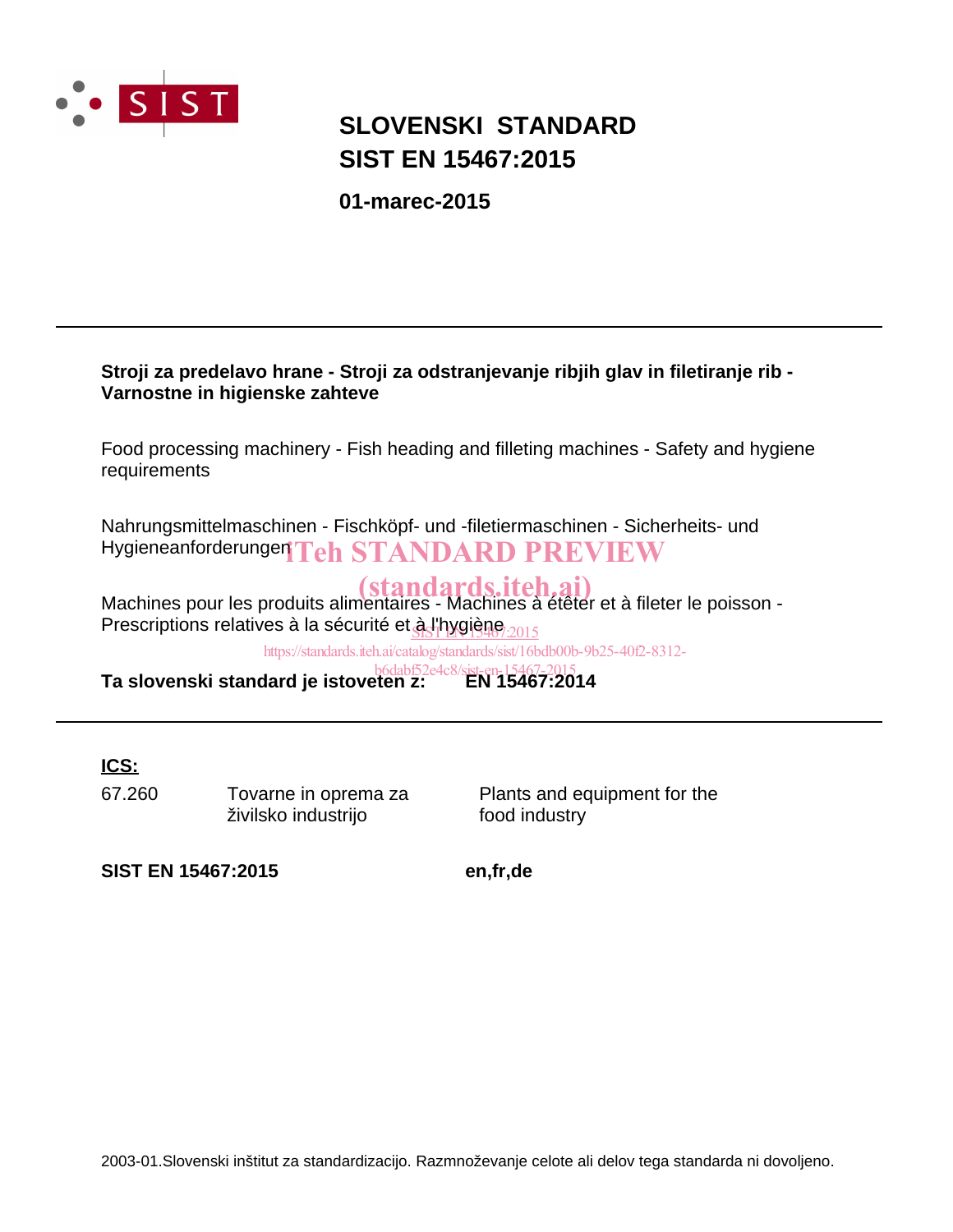

# iTeh STANDARD PREVIEW (standards.iteh.ai)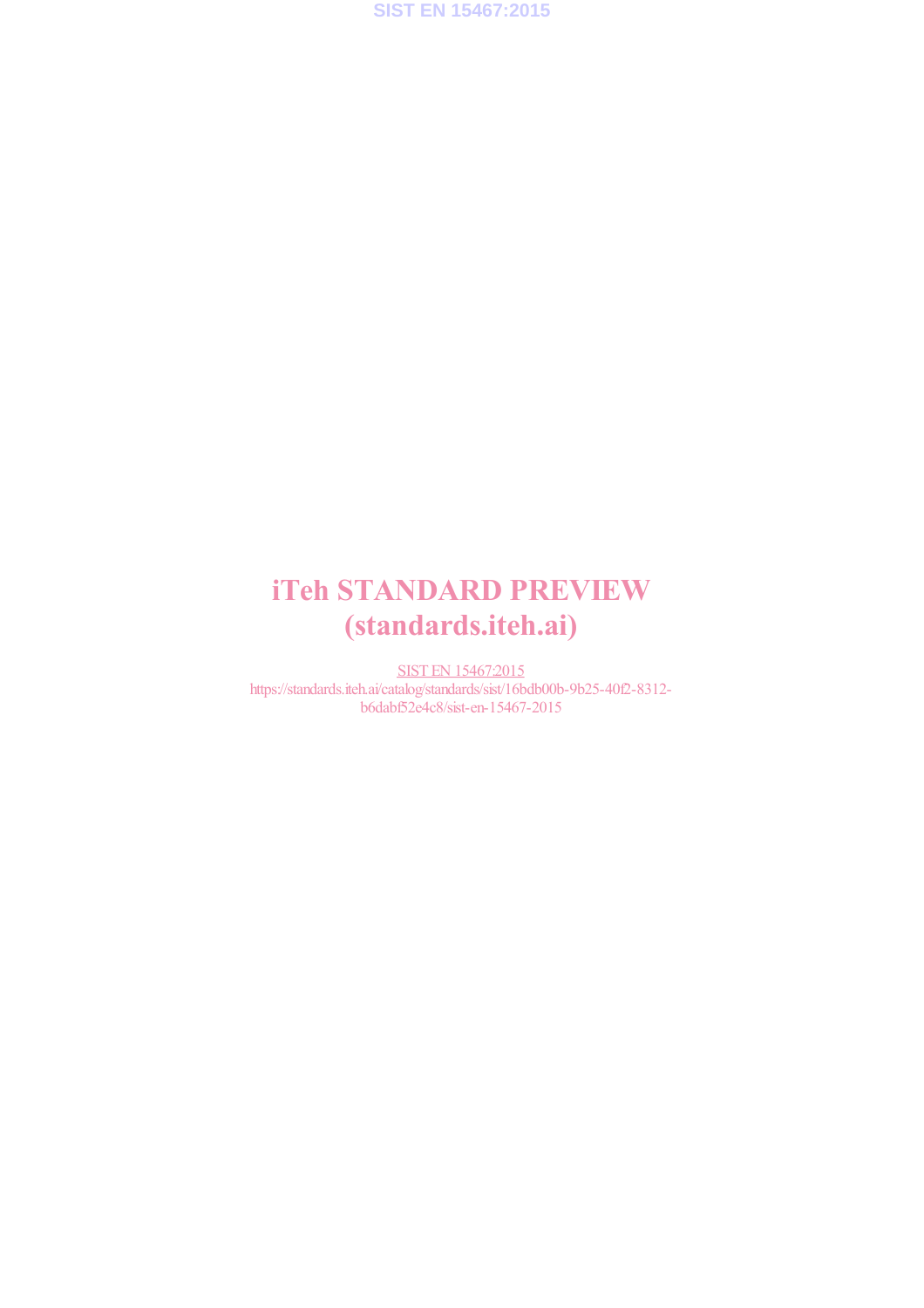#### **SIST EN 15467:2015**

# EUROPEAN STANDARD NORME EUROPÉENNE EUROPÄISCHE NORM

### **EN 15467**

December 2014

ICS 67.260

English Version

### Food processing machinery - Fish heading and filleting machines - Safety and hygiene requirements

Machines pour les produits alimentaires - Machines à étêter et à fileter le poisson - Prescriptions relatives à la sécurité et à l'hygiène

 Nahrungsmittelmaschinen - Fischköpf- und filetiermaschinen - Sicherheits- und Hygieneanforderungen

This European Standard was approved by CEN on 25 October 2014.

CEN members are bound to comply with the CEN/CENELEC Internal Regulations which stipulate the conditions for giving this European Standard the status of a national standard without any alteration. Up-to-date lists and bibliographical references concerning such national standards may be obtained on application to the CEN-CENELEC Management Centre or to any CEN member.

This European Standard exists in three official versions (English, French, German). A version in any other language made by translation under the responsibility of a CEN member into its own language and notified to the CEN-CENELEC Management Centre has the same status as the official versions. status as the official versions.

CEN members are the national standards bodies of Austria, Belgium, Bulgaria, Croatia, Cyprus, Czech Republic, Denmark, Estonia, cEN members are the national standards bodies of Austria, Belgium, Bulgaria, Croatia, Cyprus, Czech Republic, Denmark, Esto<br>Finland, Former Yugoslav Republic of Macedonia, France, Germany, Greece, Hungary, Iceland, Ireland Luxembourg, Malta, Netherlands, Norway, Poland, Portugal, Romania, Slovakia, Slovenia, Spain, Sweden, Switzerland, Turkey and United Kingdom.<br>Kingdom. Kingdom.

https://standards.iteh.ai/catalog/standards/sist/16bdb00b-9b25-40f2-8312 b6dabf52e4c8/sist-en-15467-2015



EUROPEAN COMMITTEE FOR STANDARDIZATION COMITÉ EUROPÉEN DE NORMALISATION EUROPÄISCHES KOMITEE FÜR NORMUNG

**CEN-CENELEC Management Centre: Avenue Marnix 17, B-1000 Brussels** 

Ref. No. EN 15467:2014 E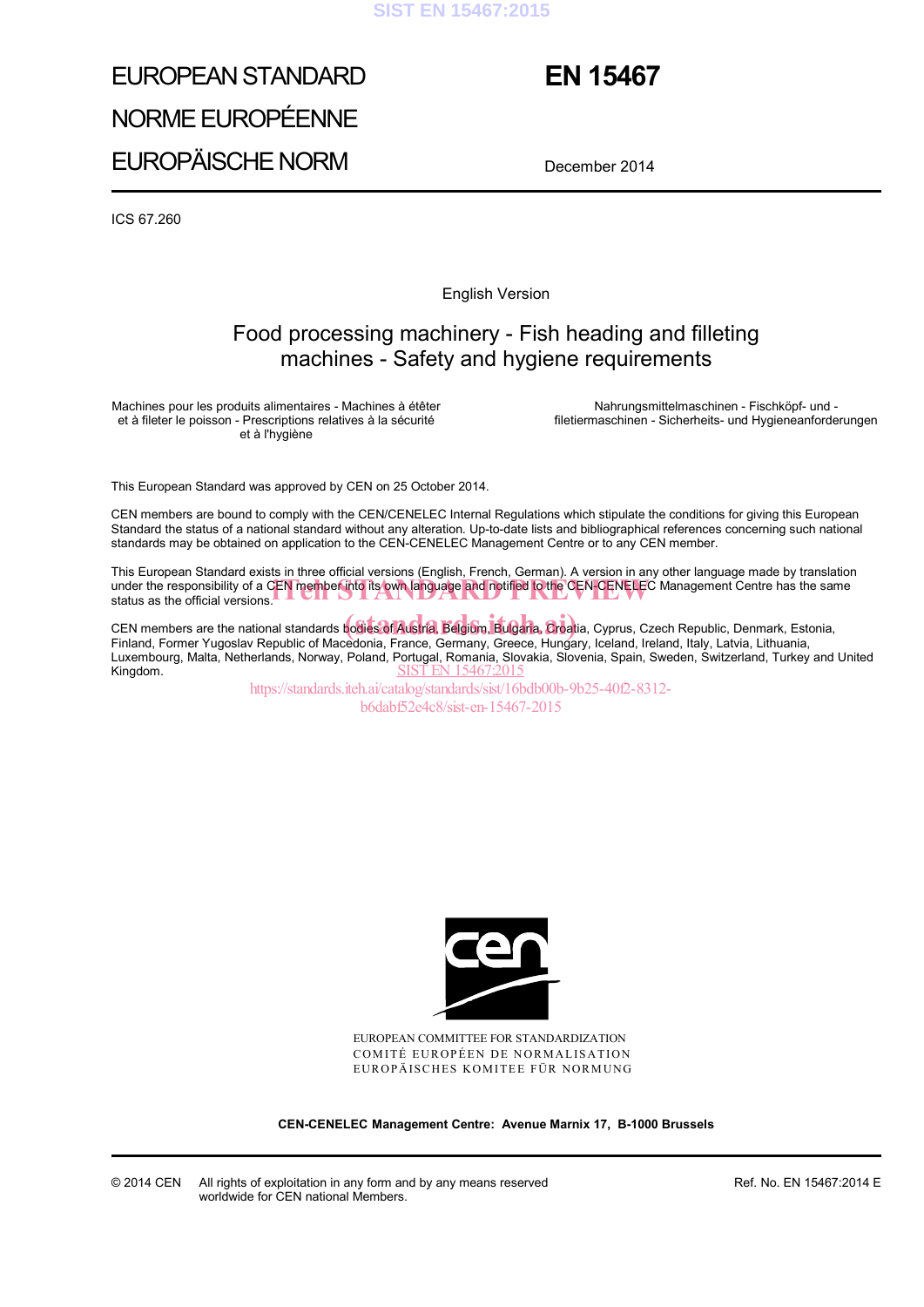### **Contents**

| 1                                                                                        |                                                                                                                                                                                                                                                                                                                            |  |  |
|------------------------------------------------------------------------------------------|----------------------------------------------------------------------------------------------------------------------------------------------------------------------------------------------------------------------------------------------------------------------------------------------------------------------------|--|--|
| $\mathbf{2}$                                                                             |                                                                                                                                                                                                                                                                                                                            |  |  |
| 3<br>3.1                                                                                 |                                                                                                                                                                                                                                                                                                                            |  |  |
| 4<br>4.1<br>4.2<br>4.3<br>4.4<br>4.5<br>4.6<br>4.7<br>4.8<br>4.9<br>4.10<br>4.11         | Hazard generated by noise manufactured in the principles N.E. W.I.E. W.C. (16 Hazards from non-compliance with ergonomic principles N.E. W.I.E. W.C. (16 Hazards from non-compliance with ergonomic principles N.E. W.I.E. W.<br>Hazards from non-compliance with hygienic principles manus and manufacture manufacture 17 |  |  |
| 4.12<br>4.13<br>4.14<br>4.15<br>4.16<br>4.17                                             | Failure of the power(supplylards.itch.ai/catalog/standards/sist/16bdb00b-9b25-40f2-8312 17                                                                                                                                                                                                                                 |  |  |
| 5<br>5.1<br>5.2<br>5.3<br>5.4<br>5.5<br>5.6<br>5.7<br>5.8<br>5.9<br>5.10<br>5.11<br>5.12 |                                                                                                                                                                                                                                                                                                                            |  |  |
| 6<br>7<br>7.1<br>7.2<br>7.3<br>7.4                                                       |                                                                                                                                                                                                                                                                                                                            |  |  |
|                                                                                          |                                                                                                                                                                                                                                                                                                                            |  |  |
| A.1                                                                                      |                                                                                                                                                                                                                                                                                                                            |  |  |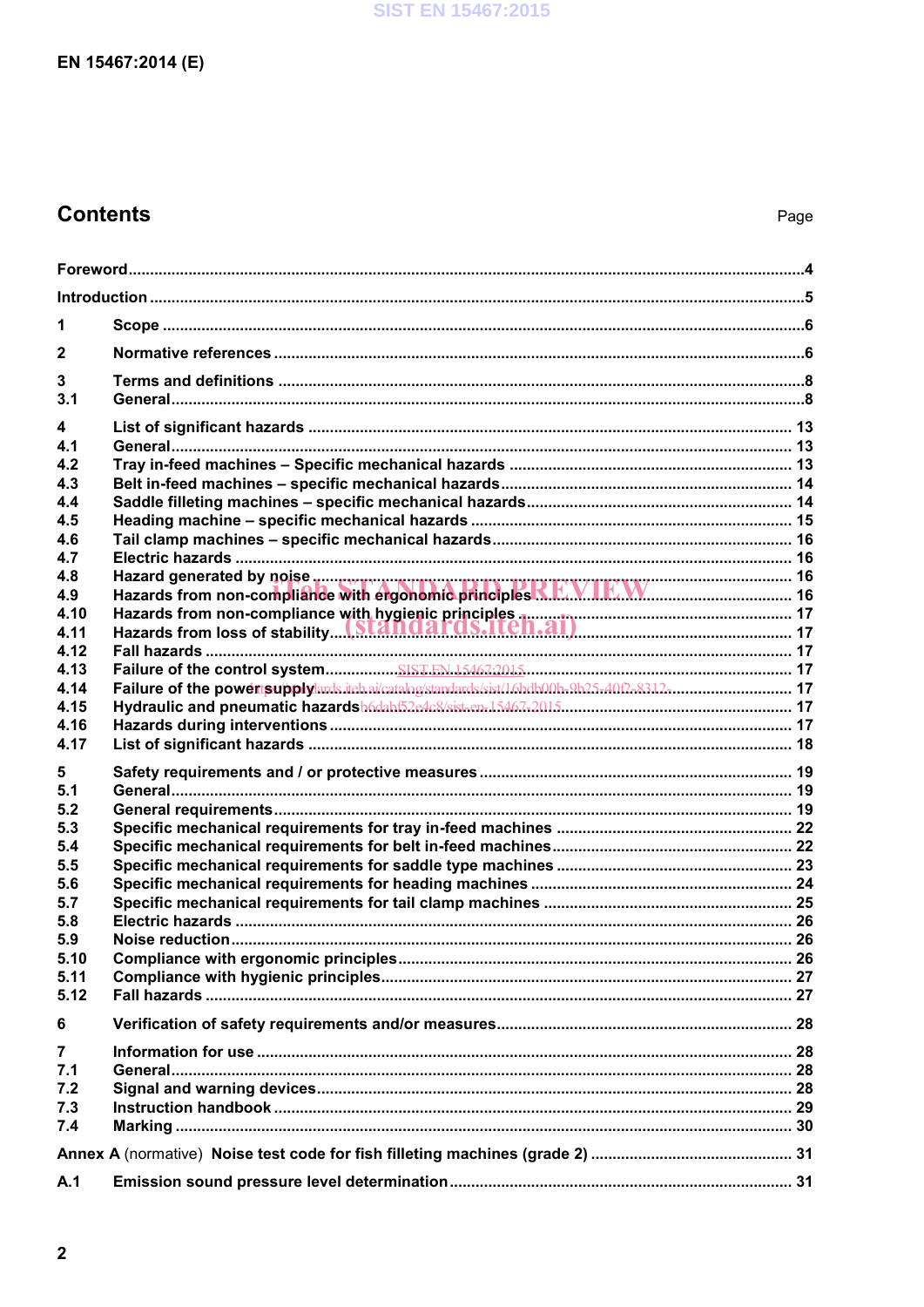| A.2 |                                                                                      |  |
|-----|--------------------------------------------------------------------------------------|--|
| A.3 |                                                                                      |  |
| A.4 |                                                                                      |  |
| A.5 |                                                                                      |  |
| A.6 |                                                                                      |  |
| A.7 |                                                                                      |  |
|     | Annex ZA (informative) Relationship between this European Standard and the Essential |  |
|     |                                                                                      |  |
|     |                                                                                      |  |

# iTeh STANDARD PREVIEW (standards.iteh.ai)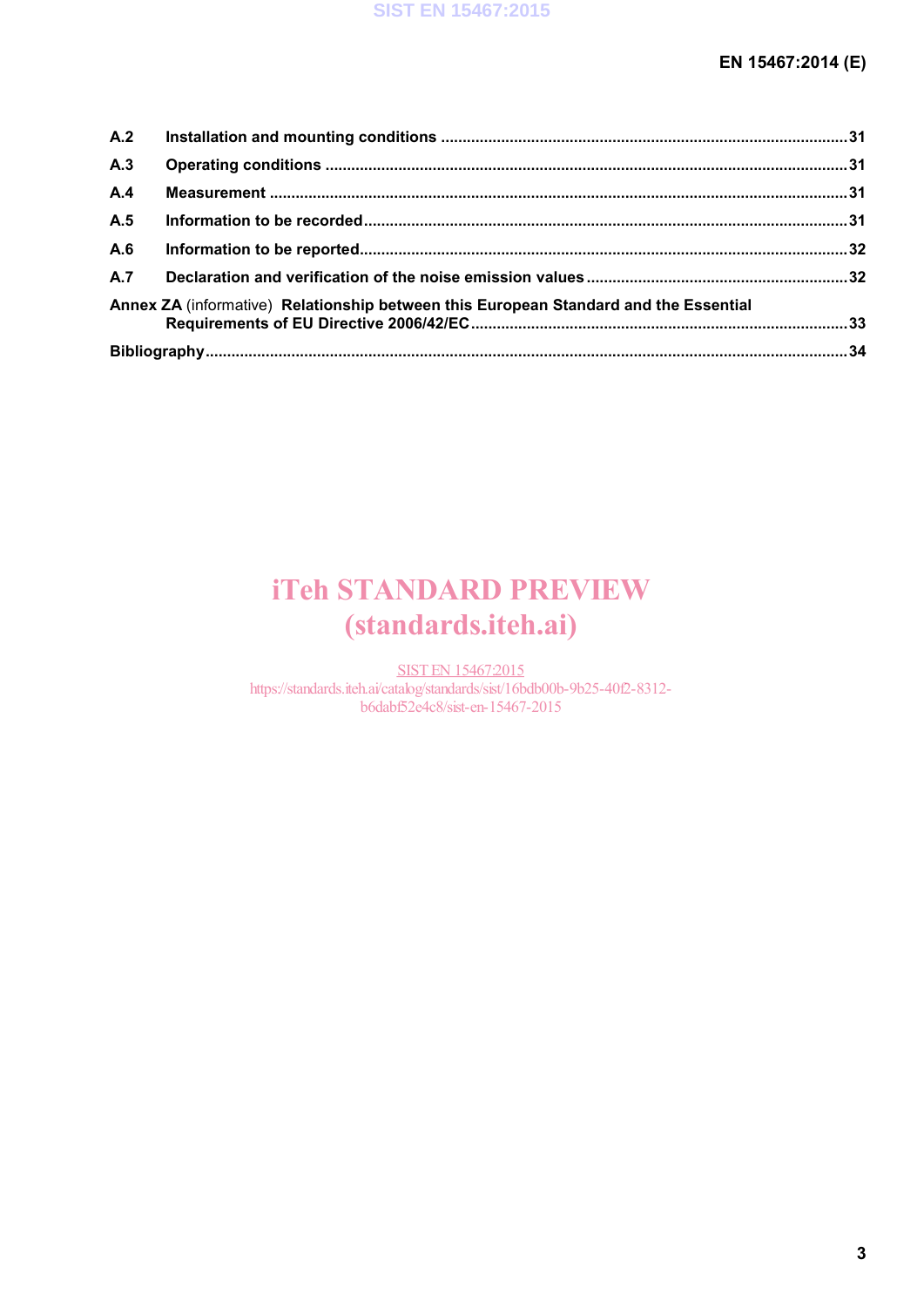### **Foreword**

This document (EN 15467:2014) has been prepared by Technical Committee CEN/TC 153 "Machinery intended for use with foodstuffs and feed", the secretariat of which is held by DIN.

This European Standard shall be given the status of a national standard, either by publication of an identical text or by endorsement, at the latest by June 2015 and conflicting national standards shall be withdrawn at the latest by June 2015.

Attention is drawn to the possibility that some of the elements of this document may be the subject of patent rights. CEN [and/or CENELEC] shall not be held responsible for identifying any or all such patent rights.

This document has been prepared under a mandate given to CEN by the European Commission and the European Free Trade Association, and supports essential requirements of EU Directive 2006/42/EC.

For relationship with EU Directive 2006/42/EC, see informative Annex ZA, which is an integral part of this document.

According to the CEN-CENELEC Internal Regulations, the national standards organizations of the following countries are bound to implement this European Standard: Austria, Belgium, Bulgaria, Croatia, Cyprus, Czech Republic, Denmark, Estonia, Finland, Former Yugoslav Republic of Macedonia, France, Germany, Greece, Hungary, Iceland, Ireland, Italy, Latvia, Lithuania, Luxembourg, Malta, Netherlands, Norway, Poland, Portugal, Romania, Slovakia, Slovenia, Spain, Sweden, Switzerland, Turkey and the United Kingdom.

### (standards.iteh.ai)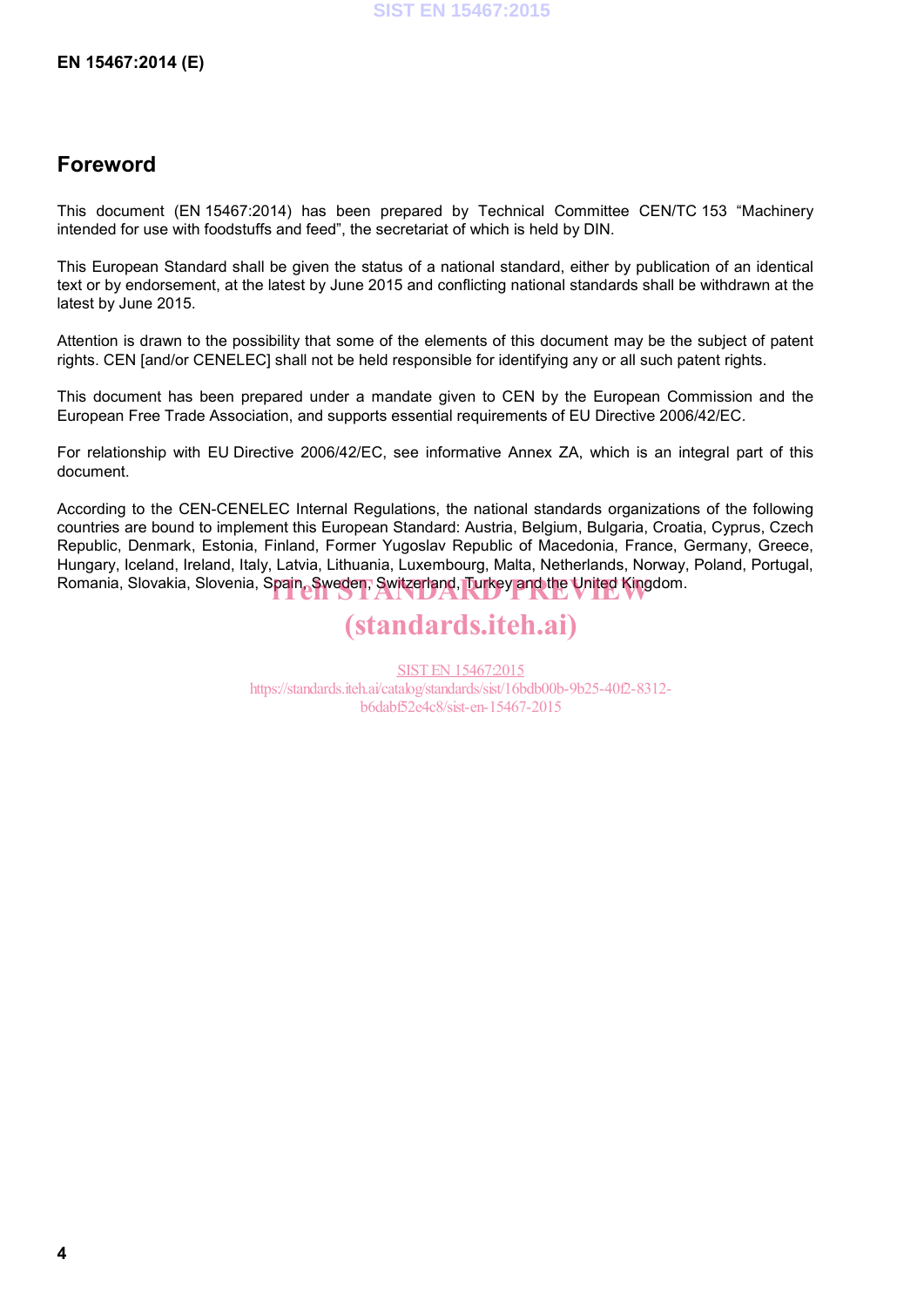### **Introduction**

This European Standard is a type C standard as stated in EN ISO 12100.

The machinery concerned and the extent to which hazards, hazardous situations and hazardous events are covered are indicated in the scope of this European Standard.

When provisions of this type-C-standard are different from those which are stated in type-A- and -B-standards, the provisions of this type-C-standard take precedence over the provisions of the other standards for machines that have been designed and built according to the provisions of this type-C-standard.

# iTeh STANDARD PREVIEW (standards.iteh.ai)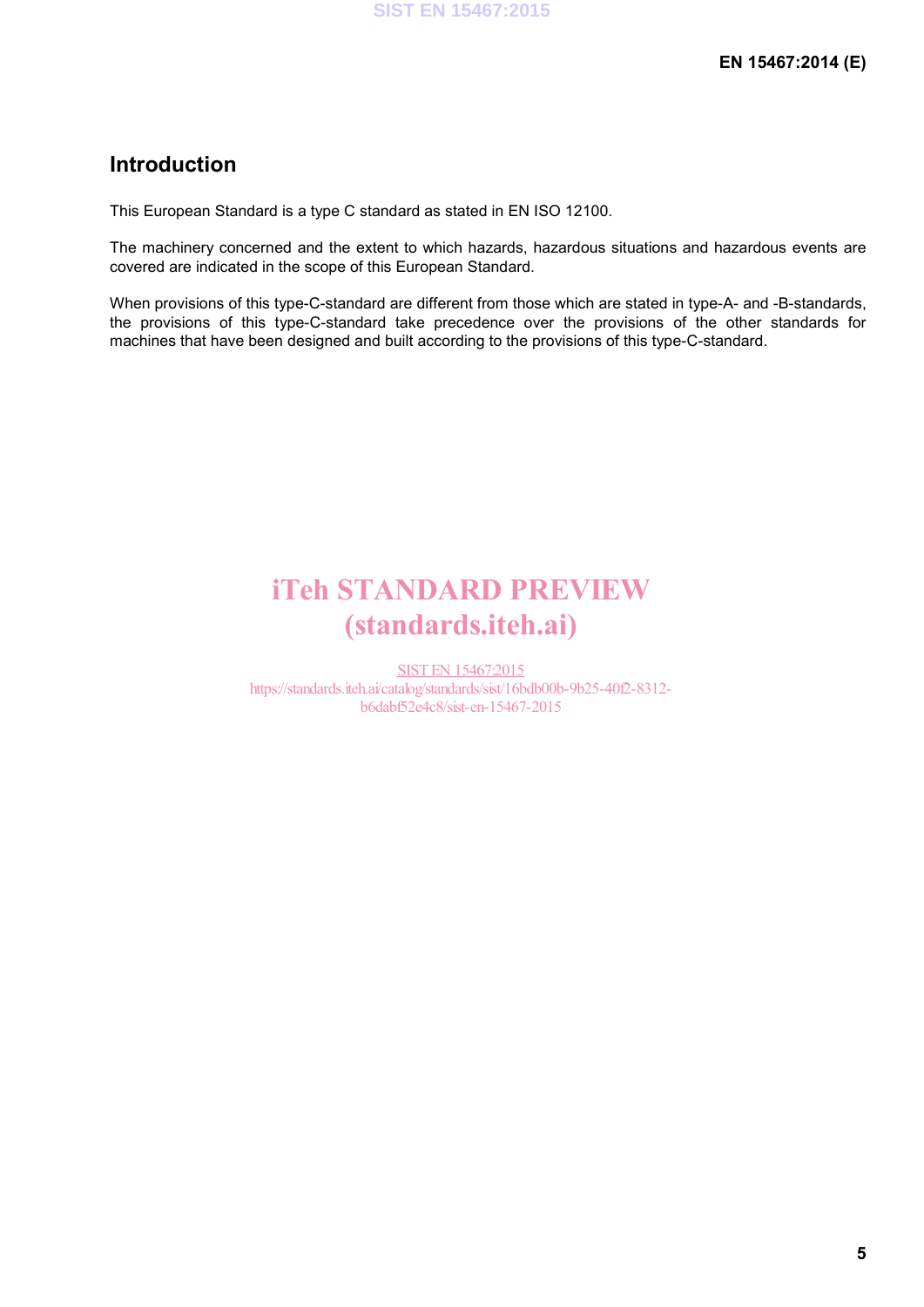#### **1 Scope**

This European Standard specifies the safety and hygiene requirements for the design and construction of automatic fish heading and fish filleting machines, and using knives.

This European Standard applies to machinery and equipment for the heading and filleting of fish in the fish processing industry. This European Standard deals with all significant hazards, hazardous situations, and events relevant to fish heading and filleting machines when they are used as intended and under conditions of misuse which are reasonably foreseeable by the manufacturer (see Clause 4). It deals with the hazards during the following phases of the intended use: assembly and installation, commissioning, setting and adjusting, operation, cleaning, fault finding, and maintenance.

When drawing up this European Standard, the following assumptions were made:

- only trained adult persons operate the machines;
- the machines are used in workplaces with an illumination level that can be reasonably expected in such places.

This European Standard is not applicable to fish heading and filleting machines that are manufactured before the date of its publication as an EN.

# 2 Normative references<sup>Teh</sup> STANDARD PREVIEW

The following documents, in whole or (in thart) are mormatively referenced in this document and are indispensable for its application. For dated references, only the edition cited applies. For undated references, the latest edition of the referenced document (incl<u>uding any amendm</u>ents) applies.

https://standards.iteh.ai/catalog/standards/sist/16bdb00b-9b25-40f2-8312-

EN 349:1993+A1:2008, *Safety of machinery∖<sub>b</sub>Minimum⊗aps to avoid crushing of parts of the human body* 

EN 614-1:2006+A1:2009, *Safety of machinery - Ergonomic design principles - Part 1: Terminology and general principles*

EN 953:1997+A1:2009, *Safety of machinery - Guards - General requirements for the design and construction of fixed and movable guards*

EN 1037, *Safety of machinery - Prevention of unexpected start-up*

EN 1672-2, *Food processing machinery - Basic concepts - Part 2: Hygiene requirements*

EN 60204-1:2006, *Safety of machinery - Electrical equipment of machines - Part 1: General requirements*

EN 60529, *Degrees of protection provided by enclosures (IP Code)*

EN 61310-1, *Safety of machinery - Indication, marking and actuation - Part 1: Requirements for visual, acoustic and tactile signals*

EN 61496-1, *Safety of machinery - Electro-sensitive protective equipment - Part 1: General requirements and tests (IEC 61496-1)*

EN ISO 3744, *Acoustics - Determination of sound power levels and sound energy levels of noise sources using sound pressure - Engineering methods for an essentially free field over a reflecting plane (ISO 3744)*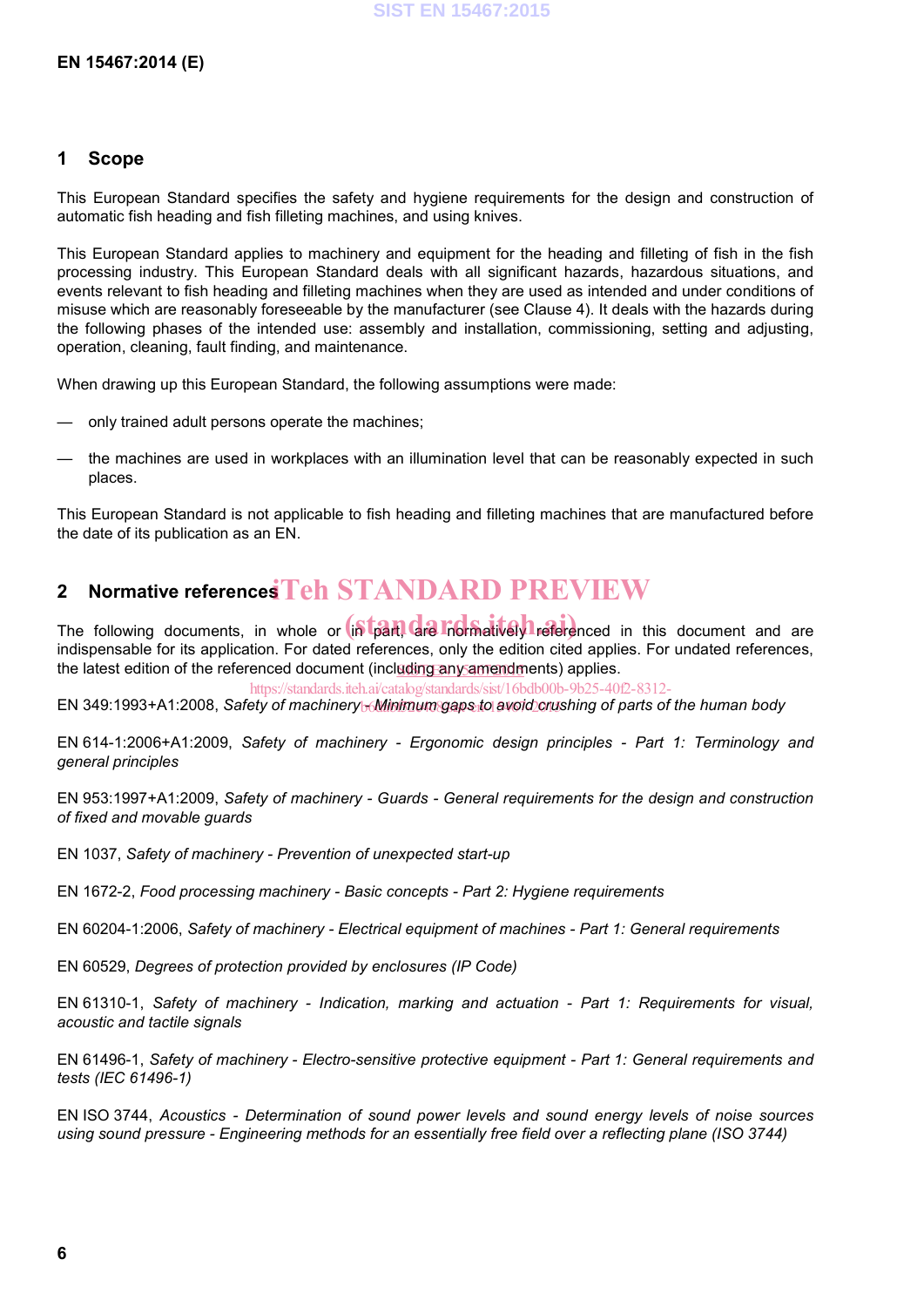EN ISO 4413, *Hydraulic fluid power - General rules and safety requirements for systems and their components (ISO 4413)*

EN ISO 4414, *Pneumatic fluid power - General rules and safety requirements for systems and their components (ISO 4414:2010)*

EN ISO 4871, *Acoustics - Declaration and verification of noise emission values of machinery and equipment (ISO 4871)*

EN ISO 11204:2010, *Acoustics - Noise emitted by machinery and equipment - Determination of emission sound pressure levels at a work station and at other specified positions applying accurate environmental corrections (ISO 11204:2010)*

EN ISO 11688-1, *Acoustics - Recommended practice for the design of low-noise machinery and equipment - Part 1: Planning (ISO/TR 11688-1)*

EN ISO 12100:2010, *Safety of machinery - General principles for design - Risk assessment and risk reduction (ISO 12100:2010)*

EN ISO 13732-3, *Ergonomics of the thermal environment - Methods for the assessment of human responses to contact with surfaces - Part 3: Cold surfaces (ISO 13732-3)*

EN ISO 13849-1:2008, *Safety of machinery - Safety-related parts of control systems - Part 1: General principles for design (ISO 13849-1:2006)*

EN ISO 13850, *Safety of machinery - Emergency stop - Principles for design (ISO 13850:2006)* (standards.iteh.ai)

EN ISO 13855, *Safety of machinery - Positioning of safeguards with respect to the approach speeds of parts of the human body (ISO 13855)*

#### SIST EN 15467:2015

EN ISO 13856-2, *Safety of machinery - Pressure-sensitive protective devices - Part 2: General principles for*  https://standards.iteh.ai/catalog/standards/sist/16bdb00b-9b25-40f2-8312 design and testing of pressure-sensitive edges and pressure-sensitive bars (ISO 13856-2)

EN ISO 13857:2008, *Safety of machinery - Safety distances to prevent hazard zones being reached by upper and lower limbs (ISO 13857:2008)*

EN ISO 14119:2013, *Safety of machinery - Interlocking devices associated with guards - Principles for design and selection (ISO 14119:2013)*

EN ISO 14122-1, *Safety of machinery - Permanent means of access to machinery - Part 1: Choice of fixed means of access between two levels (ISO 14122-1)*

EN ISO 14122-2:2001, *Safety of machinery - Permanent means of access to machinery - Part 2: Working platforms and walkways (ISO 14122-2:2001)1)*

EN ISO 14122-3, *Safety of machinery - Permanent means of access to machinery - Part 3: Stairs, stepladders and guard-rails (ISO 14122-3)*

EN ISO 14122-4, *Safety of machinery - Permanent means of access to machinery - Part 4: Fixed ladders (ISO 14122-4)*

<sup>1)</sup> This document is impacted by the amendment EN ISO 14122-2:2001/A1:2010.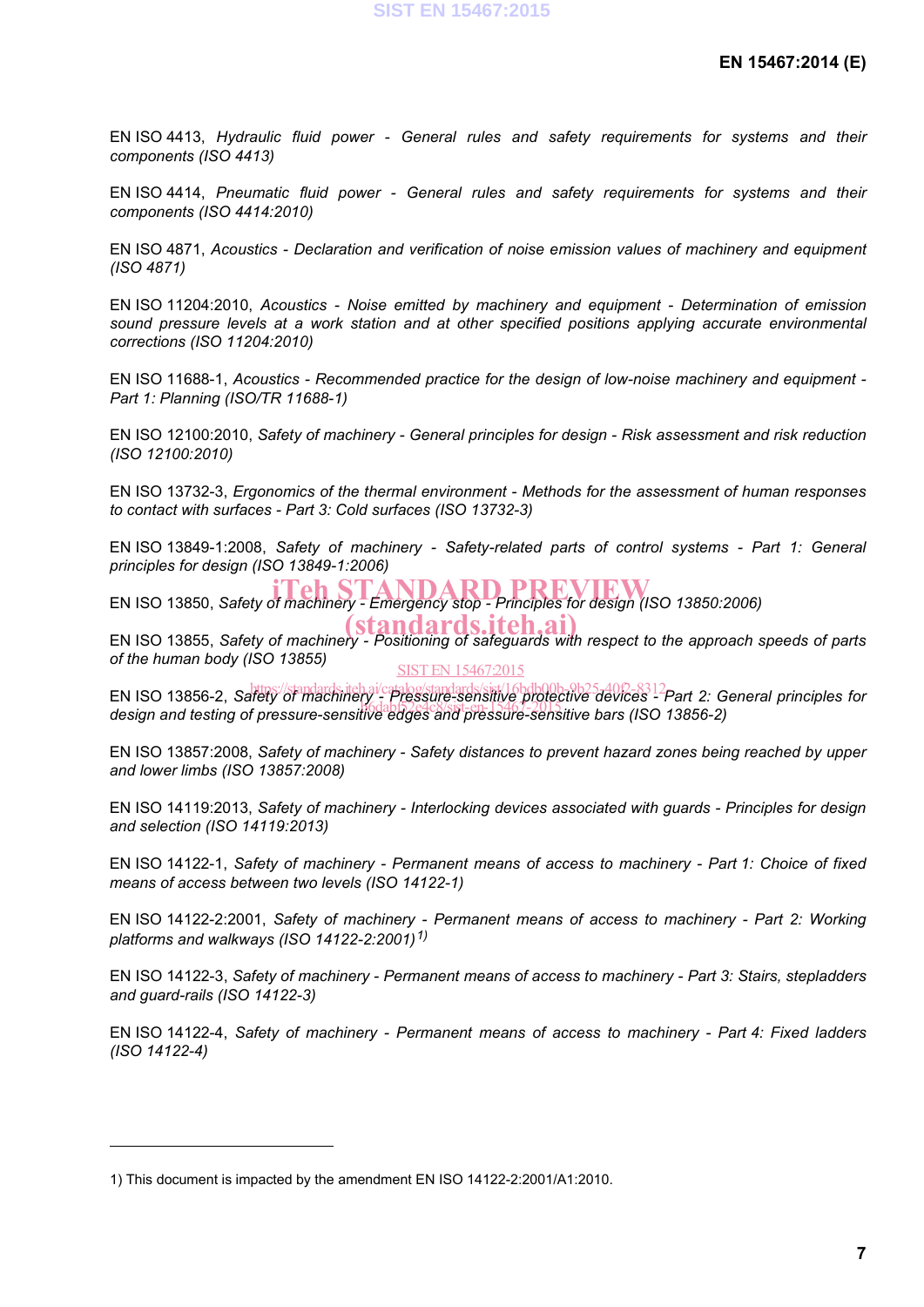#### **EN 15467:2014 (E)**

### **3 Terms and definitions**

For the purposes of this document, the terms and definitions given in EN ISO 12100:2010 and the following apply.

#### **3.1 General**

**3.1.1**

**filleting**

process consisting of the removal of spine/spinal cord and/or collarbones from fish

#### **3.1.2**

**splitting**

cutting of fish into fillets with the spine on one of the filets, or the spine divided on both fillets

#### **3.1.3**

#### **heading**

de-heading process includes V-cutting, flat-cutting, round-cutting, and guillotine-cutting

#### **3.1.4**

**nobbing**

cutting off the head and pulling out the intestines

#### **3.1.5**

**gutting** removal of the intestines from fish

### iTeh STANDARD PREVIEW (standards.iteh.ai)

#### **3.1.6**

**in-feed**

ni-leed<br>part of the machine where th<u>e product is placed and subsequently fed to the machine</u> https://standards.iteh.ai/catalog/standards/sist/16bdb00b-9b25-40f2-8312-

b6dabf52e4c8/sist-en-15467-2015

#### **3.1.7 knife**

cutting tool with a sharp firm or corrugated cutting edge, intended for cutting of meat, bone and similar parts of a fish

Note 1 to entry: The knife may be:

- stationary,
- reciprocating,
- rotating circular,
- or an endless blade.

#### **3.1.8**

#### **knife-holder (blade removing device)**

device to make the knife safe to grasp during mounting and dismounting

Note 1 to entry: The knife-holder may be an integrated part of the knife or detachable.

#### **3.1.9**

#### **knife-edge guard**

device guarding the knife-edge during the mounting and dismounting of the knife

Note 1 to entry: A knife-edge guard may be a detachable or an integral part of the machine.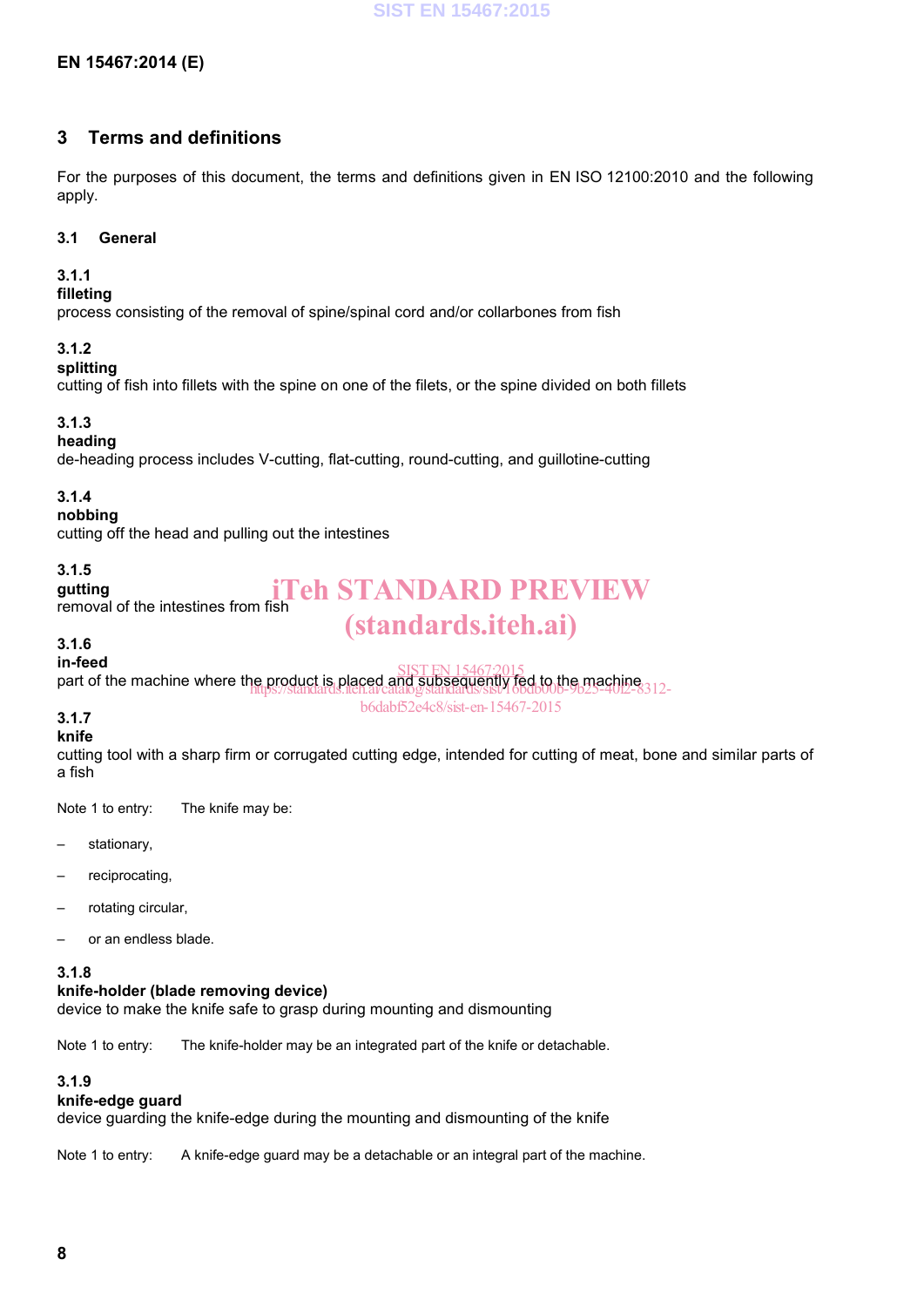#### **3.1.10**

#### **knife-carrier**

device that protects the operator and guards the knife during transport and storage

#### **3.1.11**

#### **processing**

action that covers one or more of the following terms: filleting, splitting, heading, nobbing, gutting and similar handling

#### **3.2**

#### **tray in-feed machine**

processing machine usually with one or two endless chains mounted with fixed trays transporting and positioning the fish through the processing

Note 1 to entry: The fish may be placed manually or automatically in the fixed trays.



- 
- 3 transfer or discharge 3 processing area
- 

#### **a) Example of a tray in-feed machine b) Tray-fed machine – Hazard areas**



2 processing unit (de-heading, filleting, nobbing, gutting, etc.) 2 entrance to processing area: The area where the tray-chain and fish moves into the processing area

- 
- 4 operator's platform  $\sim$  4 transfer and/or discharge area: The area where the processed fish and the offal leaves the machine